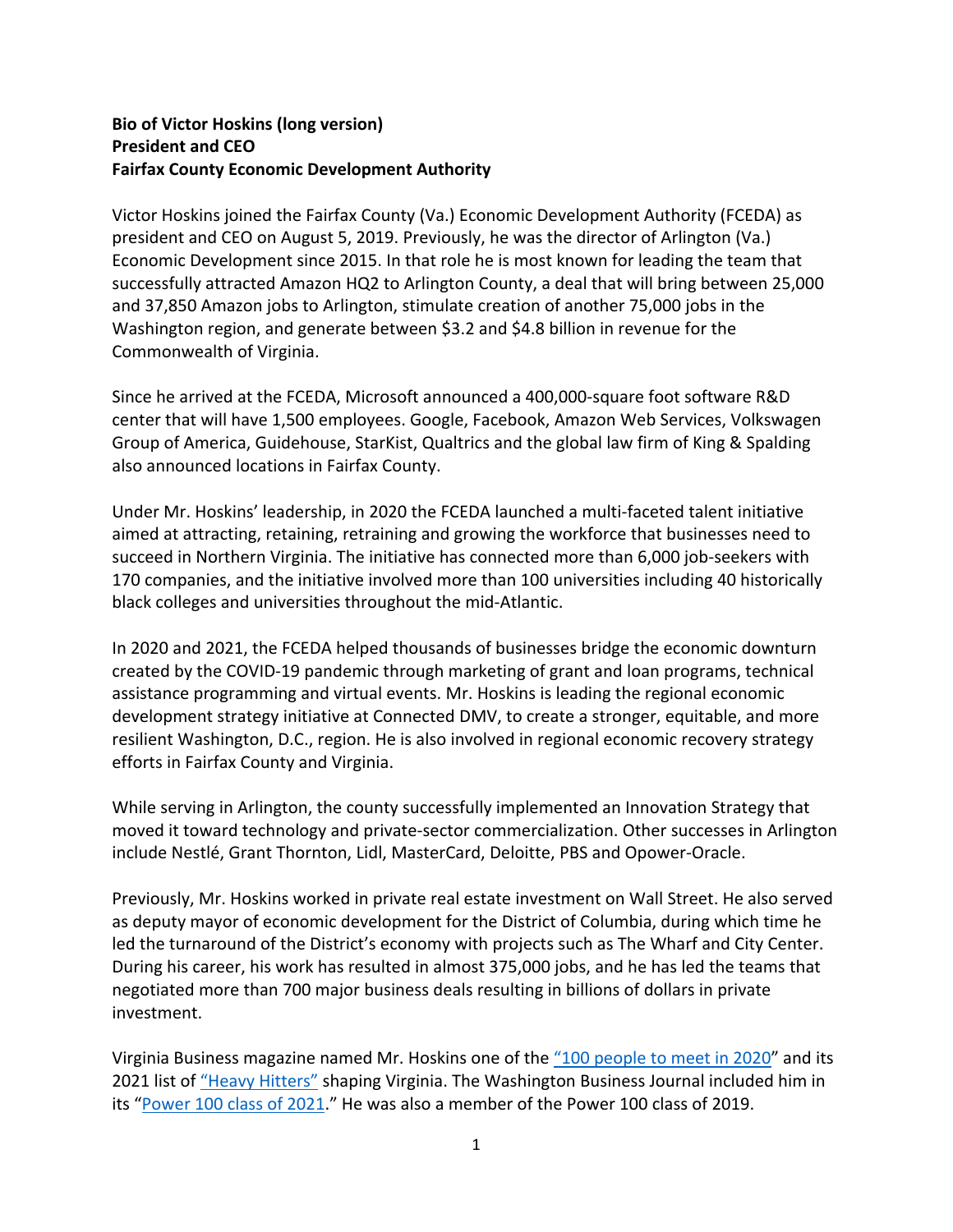He received the 2020 Regional Leadership Award from Leadership Fairfax Inc. He also received the 2019 Ronald Kirby Award for Collaborative Leadership from the Metropolitan Washington Council of Governments.

Previously, the Washington Business Journal recognized him for his role in securing the Amazon and Nestle deals, and the D.C. Building Industry Association recognized him in 2014 and 2013 for leadership in economic development.

He holds a master's degree in city planning from the Massachusetts Institute of Technology and a bachelor's degree with honors from Dartmouth College.

*February 2022*

# # #

**Bio of Victor Hoskins (short version) President and CEO Fairfax County Economic Development Authority**

Victor Hoskins is President and CEO of the Fairfax County (Va.) Economic Development Authority (FCEDA). The FCEDA oversees growth of the largest economy in Virginia, which ranked no. 1 in the 2019 and 2021 CNBC "America's Top States for Business" study. Previously, he directed economic development in Arlington County, Va., where he led the team that brought Amazon's second headquarters creating 37,500 jobs for Northern Virginia and 100,000 jobs for the Washington, D.C., region, attracting \$4 billion in private capital investment and catalyzing creation of two major Technology Innovation Campuses to build the regional tech talent pipeline.

Under Mr. Hoskins' leadership, the FCEDA launched a multi-faceted talent initiative aimed at attracting, retaining, retraining and growing the workforce in Northern Virginia. With a master's degree in City Planning from MIT and an Honors undergraduate degree from Dartmouth, he has held executive leadership ranks in real estate in both the public and private sectors. As Deputy Mayor of the District of Columbia, his team transformed Washington with projects such as City Center, the Wharf and Union Market. His career has taken him from Wall Street to Main Street, and he has expanded economies from Los Angeles/Long Beach to the Mid-Atlantic region.

Mr. Hoskins is frequently chosen for lists of the most influential business leaders in Virginia and the Washington area. He is a popular public speaker on economic development and leadership topics, and he has been quoted in Fortune, Forbes and the Washington Post.

*February 2022*